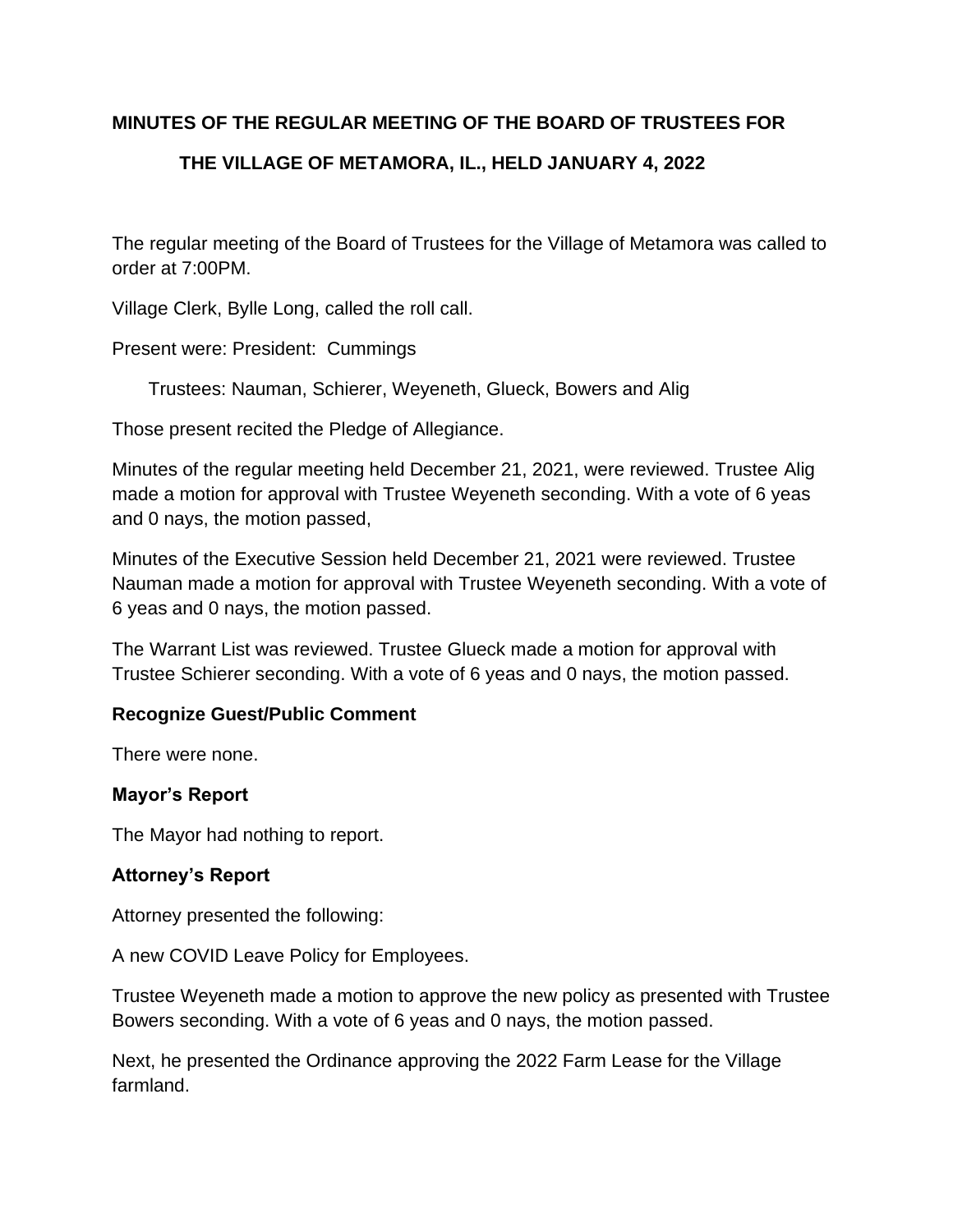Trustee Weyeneth made a motion to approve the Ordinance with Trustee Glueck seconding. With a vote of 6 yeas and 0 nays, the motion passed.

Attorney Brunton spoke to the Board regarding the RFQ (Request for Qualification) process/preliminary design for the new firehouse.

Mayor Cummings addressed the Board with options of how this process could be set up and who and when it could take place. He stressed the importance of moving things forward and making sure everyone involved had their ideas reviewed. He said we need to be ready to start the build if and when possible grants or other monies come available.

The next committee meeting was set for January 25<sup>th</sup> starting at 5PM.

# **Engineer's Report**

There was no report.

## **Treasurer's Report**

There was no report.

## **Public Works Dept.**

Trustee Nauman reported on the need for handrails at the post office. After a short discussion, Trustee Nauman made a motion to approve the purchase of 2 railings from Bessler Welding in the amount NTE \$4000.00, to be installed at the post office. Trustee Glueck seconded the motion and with a vote of 6 yeas and 0 nays, the motion passed.

He then reported he had received costs for the new sidewalk along Washington St. and the final figures came in below budget.

#### **Police/Fire/ESD**

There was no report.

# **Finance/ Economic Development/Insurance**

Trustee Weyeneth gave a short update on information he has received from the solar company that has shown interest in putting a solar farm on the farmland east of town.

# **Old Business**

There was none.